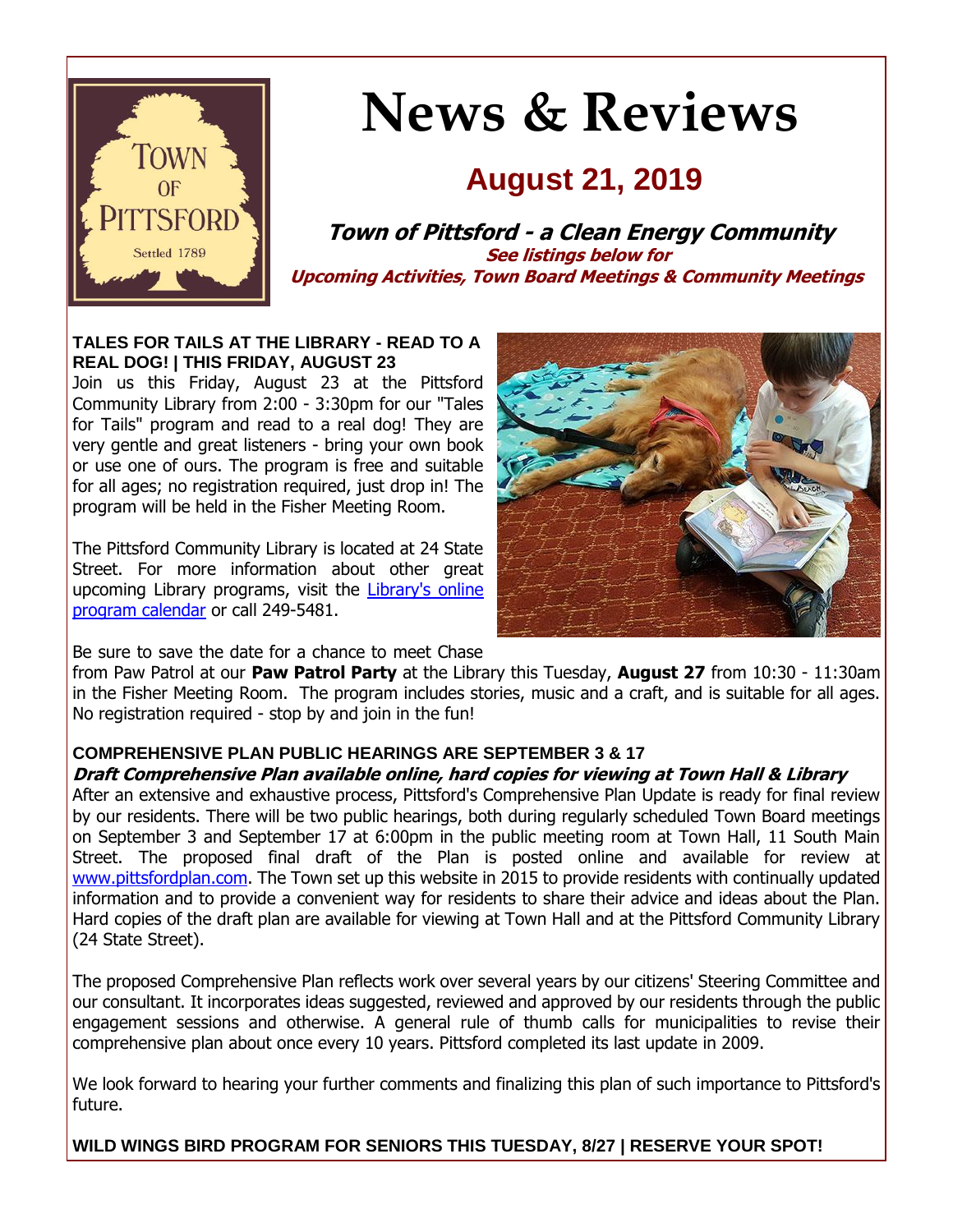Seniors, be sure to sign up for **lunch and a special birds of prey program by [Wild Wings Bird](http://r20.rs6.net/tn.jsp?f=001YY6ZuHmSUsz-lzGeoSgm37cm_72OB9d9WM1KBvdlLSQYcKplwWpsyNLNfYTncUvKPq3HdJoPVB4VeFkjl40WSG3t2J0DsFgyMTTqg9wbj3Eao22STpVhuvEDnvWuT3cjI4g6UDYyDFVSZ8GsytWf5bBxlF7pP8hkpgmTn4SCsgvicv3R64GpCEpl5d1uxKZ3xnWJRhBqpFnfYJ0irRPo9MQoVb7Jyh_6c4S0NqA1yZl74OrhxGf9dRivq_Jq-d84qgvhRjL5T0kw5b6WiJM4nhAwen94l5TjoyoWk0SAM4o=&c=JQpb2f6-3O5Dv_B9SBkByAdTAPKxHE-FvqbfZqev0UgXINDXfiLK4g==&ch=xPhr3p3GeQTImjf9-vEIFekHIZOQxMG1SnkHBAQfH08e9nddgn9a7w==)  [Sanctuary](http://r20.rs6.net/tn.jsp?f=001YY6ZuHmSUsz-lzGeoSgm37cm_72OB9d9WM1KBvdlLSQYcKplwWpsyNLNfYTncUvKPq3HdJoPVB4VeFkjl40WSG3t2J0DsFgyMTTqg9wbj3Eao22STpVhuvEDnvWuT3cjI4g6UDYyDFVSZ8GsytWf5bBxlF7pP8hkpgmTn4SCsgvicv3R64GpCEpl5d1uxKZ3xnWJRhBqpFnfYJ0irRPo9MQoVb7Jyh_6c4S0NqA1yZl74OrhxGf9dRivq_Jq-d84qgvhRjL5T0kw5b6WiJM4nhAwen94l5TjoyoWk0SAM4o=&c=JQpb2f6-3O5Dv_B9SBkByAdTAPKxHE-FvqbfZqev0UgXINDXfiLK4g==&ch=xPhr3p3GeQTImjf9-vEIFekHIZOQxMG1SnkHBAQfH08e9nddgn9a7w==) to be held this Tuesday, September 27** at 12noon in the VanHuysen Community Room. Enjoy a delicious lunch of elbow macaroni and ground beef, creamy pea salad, roll, and frozen mint chocolate chip ice cream for dessert plus meet some amazing feathered friends! Cost is \$6.00 per person and **advance registration is required.** For more information or to register, stop by the Pittsford Seniors Office in the Community Center or call 248-6235.

Pittsford Seniors lunch programs are held in the VanHuysen Community Room in the Town's Spiegel Pittsford Community Center at 35 Lincoln Avenue. To learn more about all of our wonderful programs for seniors [visit](http://r20.rs6.net/tn.jsp?f=001YY6ZuHmSUsz-lzGeoSgm37cm_72OB9d9WM1KBvdlLSQYcKplwWpsyKld3wzUhQaXZw9xGfLvUWhlc2miz3Yv7523Goqp1-_D-ahJloQadF7NRdgDlaDpzL-9b9fdC9rVfE4eIXlCYPUrOMRnSMAlOR5n0mNUvzmqOlau8Nwt_MVePrDc54XNFyt_iG8fwozso4MMr0TMpQ0my0YuDVckjtPII3jx3fVgHRMw6ZQoU4sxPbII-BRO6HGDjlk4mvxXngXSFwUhbpndDJVQqFCIMPDbe5DLe2_Rv2SknVPixkVAKKL2SnZddwxvOWgbwTuI&c=JQpb2f6-3O5Dv_B9SBkByAdTAPKxHE-FvqbfZqev0UgXINDXfiLK4g==&ch=xPhr3p3GeQTImjf9-vEIFekHIZOQxMG1SnkHBAQfH08e9nddgn9a7w==)  [our Seniors web page.](http://r20.rs6.net/tn.jsp?f=001YY6ZuHmSUsz-lzGeoSgm37cm_72OB9d9WM1KBvdlLSQYcKplwWpsyKld3wzUhQaXZw9xGfLvUWhlc2miz3Yv7523Goqp1-_D-ahJloQadF7NRdgDlaDpzL-9b9fdC9rVfE4eIXlCYPUrOMRnSMAlOR5n0mNUvzmqOlau8Nwt_MVePrDc54XNFyt_iG8fwozso4MMr0TMpQ0my0YuDVckjtPII3jx3fVgHRMw6ZQoU4sxPbII-BRO6HGDjlk4mvxXngXSFwUhbpndDJVQqFCIMPDbe5DLe2_Rv2SknVPixkVAKKL2SnZddwxvOWgbwTuI&c=JQpb2f6-3O5Dv_B9SBkByAdTAPKxHE-FvqbfZqev0UgXINDXfiLK4g==&ch=xPhr3p3GeQTImjf9-vEIFekHIZOQxMG1SnkHBAQfH08e9nddgn9a7w==)

#### **BICYCLE RIDING ON SIDEWALKS IS ALLOWED IN TOWN OF PITTSFORD Cyclists are reminded to treat pedestrians with courtesy**

Often, casual and less experienced bicycle riders prefer riding on the sidewalk. Bicycle riding on sidewalks is allowed in the Town of Pittsford. If riding on a sidewalk, a cyclist should be aware of pedestrians and treat them with courtesy. Doing so will keep cyclists and pedestrians safe as they enjoy exploring our Town.

#### **ELECTRONICS RECYCLING EVENTS THIS SATURDAY AT KODAK PARK**

Sunnking, Inc. has two free electronics collection events coming up in Monroe County. The first is this Saturday, August 24 at Kodak Park Lot 42, 208 Eastman Avenue, Rochester. The second collection will be held on Saturday, September 14 at Xerox on Caracus Drive in Webster (off of Phillips Road). There is a limit of two (2) tube televisions per vehicle. Find complete information at [www.sunnking.com/events/rochester](http://r20.rs6.net/tn.jsp?f=001YY6ZuHmSUsz-lzGeoSgm37cm_72OB9d9WM1KBvdlLSQYcKplwWpsyEpDAhr2EEuqScdmJOyriluNNiqkO6ebKpTEwjpvMssSS1BtedNGgg1P92nleVjooD_0oMxpQEXTDw3nvDQIqRg3n_cRJ-ZAB6PPAn1mFs_GnBj-r6AlE9ZeezrppdE1cEwNBW1QcL8LOehkneMhQfglCr0vQm5Ayr99svkq_EhELhqob5yotBUiRYJ2smhbhnooQN51GtJtWAcHxry3WBqhP1tkBwF93-h4R-YbKEw7oLZqAzwmCExpJKHsJtudGUOS0n7bhB4zIgQJKmCuRR9uUijG-PXkPQ==&c=JQpb2f6-3O5Dv_B9SBkByAdTAPKxHE-FvqbfZqev0UgXINDXfiLK4g==&ch=xPhr3p3GeQTImjf9-vEIFekHIZOQxMG1SnkHBAQfH08e9nddgn9a7w==)[ny-location-tbd/.](http://r20.rs6.net/tn.jsp?f=001YY6ZuHmSUsz-lzGeoSgm37cm_72OB9d9WM1KBvdlLSQYcKplwWpsyEpDAhr2EEuqScdmJOyriluNNiqkO6ebKpTEwjpvMssSS1BtedNGgg1P92nleVjooD_0oMxpQEXTDw3nvDQIqRg3n_cRJ-ZAB6PPAn1mFs_GnBj-r6AlE9ZeezrppdE1cEwNBW1QcL8LOehkneMhQfglCr0vQm5Ayr99svkq_EhELhqob5yotBUiRYJ2smhbhnooQN51GtJtWAcHxry3WBqhP1tkBwF93-h4R-YbKEw7oLZqAzwmCExpJKHsJtudGUOS0n7bhB4zIgQJKmCuRR9uUijG-PXkPQ==&c=JQpb2f6-3O5Dv_B9SBkByAdTAPKxHE-FvqbfZqev0UgXINDXfiLK4g==&ch=xPhr3p3GeQTImjf9-vEIFekHIZOQxMG1SnkHBAQfH08e9nddgn9a7w==)

Both collection dates are scheduled to be held from 9:00am - 12:00pm but please note, per Sunnking, the events will take place as scheduled or until capacity is reached. Collection capacity is 10 - 25 trailers full of electronics. For a list of acceptable materials visit [www.sunnking.com/acceptable-materials.](http://r20.rs6.net/tn.jsp?f=001YY6ZuHmSUsz-lzGeoSgm37cm_72OB9d9WM1KBvdlLSQYcKplwWpsyEpDAhr2EEuqKaEJbL28h-zZ25LVq65D3G0y5ZEcPdYW7Q6-2LUnLK1W9-oMWvNH7SLlIbztUPqywBgJCEMLHn75qzSG7vrXB4pt06knt_h3cNubzp6D_dUKfdd-dmNOnAqt5J3qyyXVm6nZNJEgJmOii8P5cgYMkvStFM_jEcTohmIJPzdRofjQGzgguwK1f_xWMvzq-6eiaG8WrlsvUn8-hDAn4sTLEmUTEilibakPr43WHSLqAeeiW1lLVIzBPg87ObbSsyuP&c=JQpb2f6-3O5Dv_B9SBkByAdTAPKxHE-FvqbfZqev0UgXINDXfiLK4g==&ch=xPhr3p3GeQTImjf9-vEIFekHIZOQxMG1SnkHBAQfH08e9nddgn9a7w==)

#### **FIREWORKS COURTESY NOTIFICATION FOR THIS SATURDAY, AUGUST 24 - NOTE TIME CHANGE**

Public and private fireworks events in the Town of Pittsford require a permit issued by the Town. As a courtesy, notifications for public and private fireworks events held within the Town are posted on the [Town](http://r20.rs6.net/tn.jsp?f=001YY6ZuHmSUsz-lzGeoSgm37cm_72OB9d9WM1KBvdlLSQYcKplwWpsyGtNYAjtQkLGtpqEL-hOkxZL1xsia3JEiKKH_w6BQS0vGQMPtk9N6aO4xgOwJQ0_0Hh35IbO7rqtDVEJSvcYo6j61UZ1MFtgNw_QFQ-FNi060aEQfJzcWc_T7_HfI_htMD0YGMWCwhsvLDrSFRLM7Xe7GdzLEKXBp77WHfGt2eD-8CFg73um4Y0fK-CdreTkpPk8cThS12f6G0464FZSksG2-Zg065uUYBM3F9_JMS6k5-CurpEDHINWfOmCFvyxJbULKVuf7D4UyelOJdOTYgQ=&c=JQpb2f6-3O5Dv_B9SBkByAdTAPKxHE-FvqbfZqev0UgXINDXfiLK4g==&ch=xPhr3p3GeQTImjf9-vEIFekHIZOQxMG1SnkHBAQfH08e9nddgn9a7w==)  [website,](http://r20.rs6.net/tn.jsp?f=001YY6ZuHmSUsz-lzGeoSgm37cm_72OB9d9WM1KBvdlLSQYcKplwWpsyGtNYAjtQkLGtpqEL-hOkxZL1xsia3JEiKKH_w6BQS0vGQMPtk9N6aO4xgOwJQ0_0Hh35IbO7rqtDVEJSvcYo6j61UZ1MFtgNw_QFQ-FNi060aEQfJzcWc_T7_HfI_htMD0YGMWCwhsvLDrSFRLM7Xe7GdzLEKXBp77WHfGt2eD-8CFg73um4Y0fK-CdreTkpPk8cThS12f6G0464FZSksG2-Zg065uUYBM3F9_JMS6k5-CurpEDHINWfOmCFvyxJbULKVuf7D4UyelOJdOTYgQ=&c=JQpb2f6-3O5Dv_B9SBkByAdTAPKxHE-FvqbfZqev0UgXINDXfiLK4g==&ch=xPhr3p3GeQTImjf9-vEIFekHIZOQxMG1SnkHBAQfH08e9nddgn9a7w==) the [Town Facebook page](http://r20.rs6.net/tn.jsp?f=001YY6ZuHmSUsz-lzGeoSgm37cm_72OB9d9WM1KBvdlLSQYcKplwWpsyJKdCp1tk86tP6XXkzKlhVNRJ0hh_3qPtERPYo9u2OUjtfr5ruLOXsHRdBRJxVpiEpt2AgK9il7aL7Wkne_ztCvCnEFdEw2lDDFC29F2iabmdq0EeBmJXWaciSh3K43Zm_eSOeqnYS6oYXHMcMnCpHF1nJGbnUDONnremKwIeu4m&c=JQpb2f6-3O5Dv_B9SBkByAdTAPKxHE-FvqbfZqev0UgXINDXfiLK4g==&ch=xPhr3p3GeQTImjf9-vEIFekHIZOQxMG1SnkHBAQfH08e9nddgn9a7w==) and in the [Town's eNews.](http://r20.rs6.net/tn.jsp?f=001YY6ZuHmSUsz-lzGeoSgm37cm_72OB9d9WM1KBvdlLSQYcKplwWpsyJKdCp1tk86tcVOB7fddti3kdeaUVizQGzqA6fq_TmX9ac_GrqDhg7RCLijfgpJuX2qvGBMj8K4KKZ3XBkuD9Hya3VFkJlsi1wptMZgVyso2Ao5XsO2OWmB1zeYsDnZPZy9FDS2h7F_q44ayFqIDVKt8ujrRlIn0Ox7pj6wVGDbguV3nUKu32LHFAL4_E_Bm4MnjDQpr9Ce8ycTWwv-KatpHZi4sHat5r-I4U0MTPuNsnL3jjw8C5QGsLRmBfDvZ1g==&c=JQpb2f6-3O5Dv_B9SBkByAdTAPKxHE-FvqbfZqev0UgXINDXfiLK4g==&ch=xPhr3p3GeQTImjf9-vEIFekHIZOQxMG1SnkHBAQfH08e9nddgn9a7w==) Courtesy notifications also can be mailed in advance to those in the immediate area of a permitted fireworks event (public or private) who request them.

To request a mailed Fireworks Notification, please contact Town Fire Marshal and Code Enforcement Officer Kelly Cline at [kcline@townofpittsford.org](mailto:kcline@townofpittsford.or?subject=Town%20Fireworks%20Courtesy%20Notification) or 248-6250. **To sign up for the Town eNews**, visit [www.townofpittsford.org/enews.](http://r20.rs6.net/tn.jsp?f=001YY6ZuHmSUsz-lzGeoSgm37cm_72OB9d9WM1KBvdlLSQYcKplwWpsyJKdCp1tk86tcVOB7fddti3kdeaUVizQGzqA6fq_TmX9ac_GrqDhg7RCLijfgpJuX2qvGBMj8K4KKZ3XBkuD9Hya3VFkJlsi1wptMZgVyso2Ao5XsO2OWmB1zeYsDnZPZy9FDS2h7F_q44ayFqIDVKt8ujrRlIn0Ox7pj6wVGDbguV3nUKu32LHFAL4_E_Bm4MnjDQpr9Ce8ycTWwv-KatpHZi4sHat5r-I4U0MTPuNsnL3jjw8C5QGsLRmBfDvZ1g==&c=JQpb2f6-3O5Dv_B9SBkByAdTAPKxHE-FvqbfZqev0UgXINDXfiLK4g==&ch=xPhr3p3GeQTImjf9-vEIFekHIZOQxMG1SnkHBAQfH08e9nddgn9a7w==) The eNews, which contains the most updated information about Town meetings, projects, programs, services and events, is sent once weekly or for urgent or emergency Town notifications; **email addresses are never shared for any other purpose**. Please see below current fireworks event permit notifications.

#### **Current Fireworks Event Notification:**

#### **August 24, 2019**

Private fireworks event at Oak Hill Country Club - approximately 9:35pm (note time change)

All current Fireworks Event Courtesy Notification listings can be found on the Town website at [www.townofpittsford.org/fireworks-notifications.](http://r20.rs6.net/tn.jsp?f=001YY6ZuHmSUsz-lzGeoSgm37cm_72OB9d9WM1KBvdlLSQYcKplwWpsyGtNYAjtQkLGtpqEL-hOkxZL1xsia3JEiKKH_w6BQS0vGQMPtk9N6aO4xgOwJQ0_0Hh35IbO7rqtDVEJSvcYo6j61UZ1MFtgNw_QFQ-FNi060aEQfJzcWc_T7_HfI_htMD0YGMWCwhsvLDrSFRLM7Xe7GdzLEKXBp77WHfGt2eD-8CFg73um4Y0fK-CdreTkpPk8cThS12f6G0464FZSksG2-Zg065uUYBM3F9_JMS6k5-CurpEDHINWfOmCFvyxJbULKVuf7D4UyelOJdOTYgQ=&c=JQpb2f6-3O5Dv_B9SBkByAdTAPKxHE-FvqbfZqev0UgXINDXfiLK4g==&ch=xPhr3p3GeQTImjf9-vEIFekHIZOQxMG1SnkHBAQfH08e9nddgn9a7w==)

#### **TOXIN FREE CHALLENGE UNDERWAY - LAWN SIGNS AVAILABLE AT TOWN HALL**

Earlier this year the Town kicked off its Toxin Free Challenge - an opportunity for residents to forego chemical lawn treatments in favor of organic lawn care options. We've received very positive response for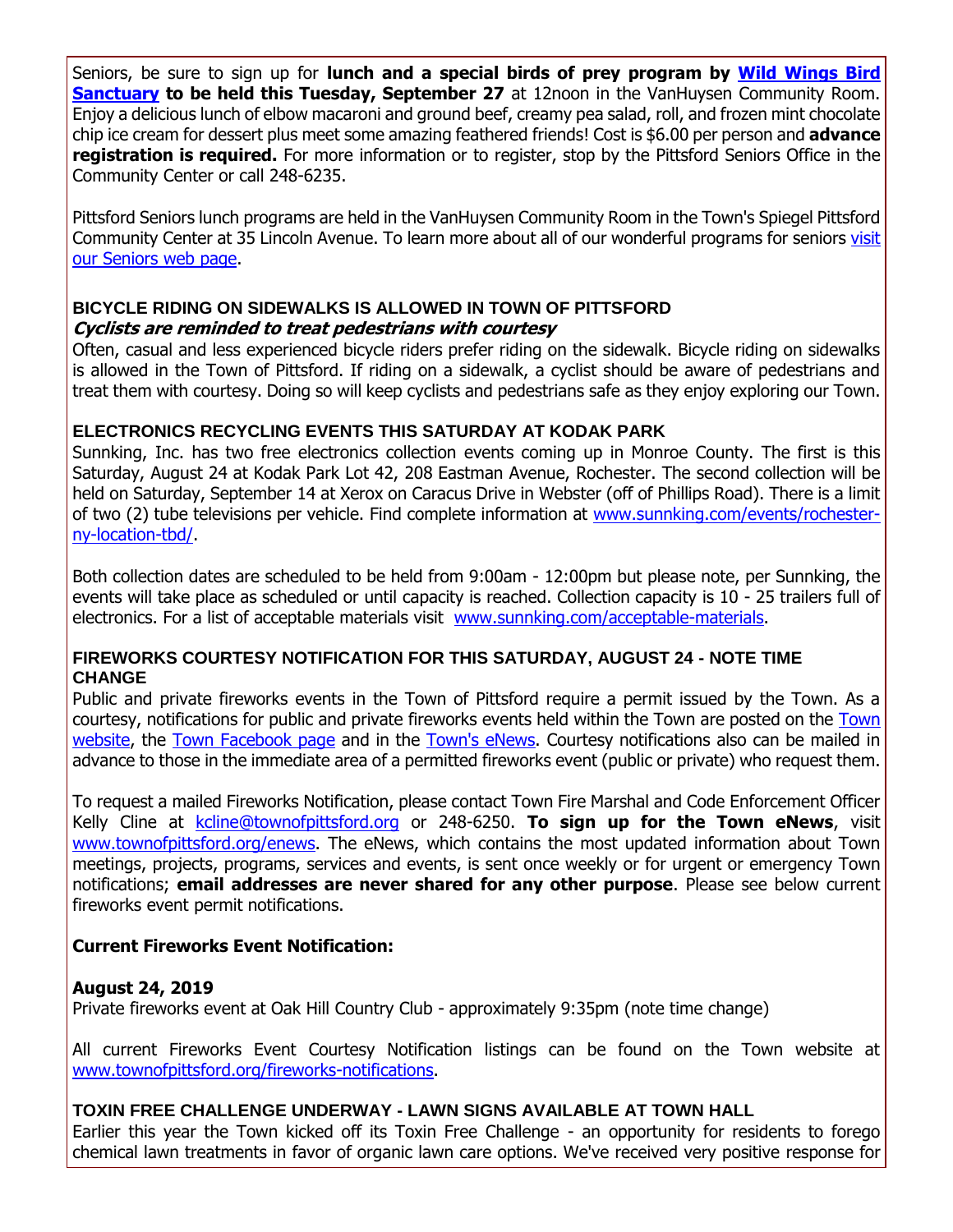this effort. If you decide to go toxin free and would like an "Organic Yard" lawn sign, you can pick one up at Town Hall, 11 South Main Street. Whether you go completely organic or are working toward minimizing your use of synthetic lawn chemicals, our [responsible lawn care web page](http://r20.rs6.net/tn.jsp?f=001YY6ZuHmSUsz-lzGeoSgm37cm_72OB9d9WM1KBvdlLSQYcKplwWpsyLl8o1xCtRVNFHL8Sorql_Iz8jL3O4BB8mUEsVwZAxka6-dSea6Zp4Zrv3JQwUBlpKmWv47WuIPFlci7srDJfADc4qa3Yd1qPNZjZp2xpltgOiBP6_6m5ykm7cCMbx9LzG3gyOyncwsXEn7uaEs62Sam1tCGVIpJc-p-vW3g811tVT5AtVCCk2eu1Yz4RDWRA1NVE7pFjDFz9xuU4DurpWkY6H5cQRCixQVdD9JLvGuAJSuySQUdvwYxRHihKT0Wyv_mt4o0BFQh&c=JQpb2f6-3O5Dv_B9SBkByAdTAPKxHE-FvqbfZqev0UgXINDXfiLK4g==&ch=xPhr3p3GeQTImjf9-vEIFekHIZOQxMG1SnkHBAQfH08e9nddgn9a7w==) can provide tips to help you cultivate a healthy lawn that is healthy for the environment.

#### **SAVE THE DATE: PITTSFORD FOOD TRUCK & MUSIC FEST IS SATURDAY, SEPT. 14**

The Pittsford Food Truck & Music Fest, our end-of-the-summer community celebration, is Saturday, September 14 from 12noon to 9:00pm along Main Street in the Village - be sure to save the date! Join us for a wide variety of great food from mobile cuisine vendors and local eateries, a wine and beer garden, family activities, amusement rides, children's entertainment, the Willard Farm Stand, shopping at Village merchants, and live music all day - plus fireworks over the canal to close out the night! Acoustic Brew takes the stage from 12:00-1:30pm, followed by Mudd Creek (2:00-4:00pm), Mike Powell & The Black River (4:30- 6:30pm) and a headlining performance by Allegro from 7:00-9:00pm.

The fest will be held from the Four Corners (Monroe/State streets) to Locust Street. We will be updating our [Food Truck & Music Fest event page](http://r20.rs6.net/tn.jsp?f=001YY6ZuHmSUsz-lzGeoSgm37cm_72OB9d9WM1KBvdlLSQYcKplwWpsyOAcLK2-Nl_nZ_hb0u3-qa6v81l5ukCOGubM_TGY5wGXb220Y5OsCnSyujv4WPoxfjjtqPQFLA5_REOkm7usznLeDkVDzdGOhB9WEM1tlYT3S5db4BSDJ4O2_KgZfMJsZwsq7iZCsl4CVPfpM1PFwVjK4CKWbmAYlCiwcZwd8HS4rrONjR-vgBkwKGwjglxVyOzbg9ZD_dn-1yK6CLCLkQ1V7wrtslAU3psYTcMpnJr2rf1ElM2anxCQYFqFNWm3JQ8XIpqUsJ1i&c=JQpb2f6-3O5Dv_B9SBkByAdTAPKxHE-FvqbfZqev0UgXINDXfiLK4g==&ch=xPhr3p3GeQTImjf9-vEIFekHIZOQxMG1SnkHBAQfH08e9nddgn9a7w==) on the Town website so be sure to check it as the date approaches.

Many thanks to our generous 2019 Pittsford Food Truck & Music Fest sponsors, including major event partners [Pittsford Federal Credit Union](http://r20.rs6.net/tn.jsp?f=001YY6ZuHmSUsz-lzGeoSgm37cm_72OB9d9WM1KBvdlLSQYcKplwWpsyL2KhAXGfZcYkLqk8C0zIjnsxiUbSwayFcKLmHGNJHxY7fIGyc1ups7jd5S8XsOKYhaDzNBIViFPfRt6kuWEWgs7_h3cwkf377LeWb76thkBv8Q-Uj2y1pl_s7K0IA8MYCIRKLzLwVLP7-WKwdB2M1lFCIzZRHF4K3MQd8W5zf3ZgrZHKWLux_pv5u_afDD_WpURn_Y3-1Xkwe7rcK371KWsBHn3QTo1CS_MyNQHjrTvczCk603Ayr4=&c=JQpb2f6-3O5Dv_B9SBkByAdTAPKxHE-FvqbfZqev0UgXINDXfiLK4g==&ch=xPhr3p3GeQTImjf9-vEIFekHIZOQxMG1SnkHBAQfH08e9nddgn9a7w==) and [Wilmorite](http://r20.rs6.net/tn.jsp?f=001YY6ZuHmSUsz-lzGeoSgm37cm_72OB9d9WM1KBvdlLSQYcKplwWpsyL2KhAXGfZcYuvpPlRYIfOMiFKiBAYsDikgmYhrjd2-U9LLnA4_wHGoCRvEweNYAoQWFchEeOPXCzuLwe9_YDqT8Xo9AC903EuQAF8Ta6ARHR9SNbWSKyc-QZx7boAeaPgp0goXNSjXkVyT7A_aCEImiSC_OZ7jNLPLea_p8w1QyXl1_GAsivXmFybTFTYX93Far_gj6LtXBpsUj8i5ZV5JB5L5KN_0vbxVKqxtBoQQL&c=JQpb2f6-3O5Dv_B9SBkByAdTAPKxHE-FvqbfZqev0UgXINDXfiLK4g==&ch=xPhr3p3GeQTImjf9-vEIFekHIZOQxMG1SnkHBAQfH08e9nddgn9a7w==) and fireworks co-sponsor New York State [Assemblywoman Marjorie Byrnes.](http://r20.rs6.net/tn.jsp?f=001YY6ZuHmSUsz-lzGeoSgm37cm_72OB9d9WM1KBvdlLSQYcKplwWpsyLl8o1xCtRVNhmcpeSLC9JJgS07wRjqmCzSnc-ppQ9BNwY-wHdkM8q47TcKs9Jgz_RvoE57ngqhPDpiFdRLWZtM60Q3qsbs5L3oSOOH0qG2IJAx362gxEmyyL8D6GFoVvgmUbzYeouieBzQaumxSqCJHHT1ZY2D0ApgDflKdmWnQQeDo3CI9IgH7es8onaL3yOVgCCiQ8ujFuHPZKZPJ7gJ_Ya6QWlSZsx9REyInS475wqcPTujP_QFS1udrjrGeQRN4fEn-ck_v&c=JQpb2f6-3O5Dv_B9SBkByAdTAPKxHE-FvqbfZqev0UgXINDXfiLK4g==&ch=xPhr3p3GeQTImjf9-vEIFekHIZOQxMG1SnkHBAQfH08e9nddgn9a7w==)

#### **REMINDERS**

#### **JOB OPENING: PART-TIME PARKING MONITOR**

The Town and Village of Pittsford have an opening for a part-time Parking Monitor. The position is responsible for monitoring parking in the Village and the Town, writing parking tickets and follow up letters, and presenting information at Town Court. While performing the duties of the job, the employee is required to walk throughout the Village and Town on a daily basis in all weather conditions. This position is 10 hours per week for the Town of Pittsford and 20 hours per week for the Village of Pittsford.

Find a complete [job description and application information here](http://r20.rs6.net/tn.jsp?f=001YY6ZuHmSUsz-lzGeoSgm37cm_72OB9d9WM1KBvdlLSQYcKplwWpsyGI087PlS63MafcVt1xX_j2EKOpCqwpy0irGCWOLWMj36G4umQem83y6aJGmek1OcFawx1xqWnFBJQsSHnfXHSFjWoRPv2hGRjNd-1Lxfp3ComC4RW4_UwRZC-sFhUyEZFXQJyKCueqhNj8dPYSvMyAxBjlyb8QI5QmWJP7CVrxBHEbLNpzo9tKnZQR_unqUbfodCntj13k4hhMte4YAhbOFcfocPy040KrXFvT_jW5mGV6hGJjWYFo5dK6a8BfnBGXrHQyChTIEiCcKCIpTe0_hrDbji5pSnw_zUtASux1BKnHYHslmikml14_AQc7T6P9B0j4oHenld69X-CoAVoOVudOKqm9rzA==&c=JQpb2f6-3O5Dv_B9SBkByAdTAPKxHE-FvqbfZqev0UgXINDXfiLK4g==&ch=xPhr3p3GeQTImjf9-vEIFekHIZOQxMG1SnkHBAQfH08e9nddgn9a7w==) or visit the [Employment Opportunities](http://r20.rs6.net/tn.jsp?f=001YY6ZuHmSUsz-lzGeoSgm37cm_72OB9d9WM1KBvdlLSQYcKplwWpsyMiguc3I4wXDqkif5Dg9aveIt1JngI1NVue_9WxhFOF0h3Gck6jnHbm4wiU01DmYeXKlxx32y-OAWV1Wsy3S-KOLAMzqsVxhcCI1d9jasbztFng5JgTRAzq-1vDJmWlmaNZXIAKCnOSxSy1j-wXp9zkfATFMlhM8JmACB_Kz2mK9Q_XW-INFi8OpI7fRJq92q-Xmb73cwddaFcSmPDJwpkwZkxlqfMksKsT21vLH0xjZwbOa3o4_a--FAcXHAhZXDODDdmLg-4rr78YctGq0B1vj7Psho6lR3DvPBHYCTlkZ&c=JQpb2f6-3O5Dv_B9SBkByAdTAPKxHE-FvqbfZqev0UgXINDXfiLK4g==&ch=xPhr3p3GeQTImjf9-vEIFekHIZOQxMG1SnkHBAQfH08e9nddgn9a7w==) page link under the "Contact Us" tab on the Town website, [www.townofpittsford.org.](http://r20.rs6.net/tn.jsp?f=001YY6ZuHmSUsz-lzGeoSgm37cm_72OB9d9WM1KBvdlLSQYcKplwWpsyBJ9bzdfiCZbX6We26ZhUJvXCiScUZG1_Pn6mSZ2-IXr9-1KVRwF_rH9_pS7E7K09yww-Sd9TYnPZGcGxTH-1TRnoHwFXw7nWD474fNToc0z-4aquyar2SD3yBqv5EitjBr5uidUQv3s15N8F-LYxXAkacgpQDDMF_q7oqyxAOqk39bubPSDADQUMrhmJAlvzpqXwNjXvSq4Rh769_dOdbM1Oeg6JzO0PyFYQx3X3fAnwpdKiq1tlNo=&c=JQpb2f6-3O5Dv_B9SBkByAdTAPKxHE-FvqbfZqev0UgXINDXfiLK4g==&ch=xPhr3p3GeQTImjf9-vEIFekHIZOQxMG1SnkHBAQfH08e9nddgn9a7w==)

**For complete job descriptions and application information for all open positions**, visit the Town's job listings web page at [www.townofpittsford.org/home-pittsford-employment-opportunities.](http://r20.rs6.net/tn.jsp?f=001YY6ZuHmSUsz-lzGeoSgm37cm_72OB9d9WM1KBvdlLSQYcKplwWpsyMiguc3I4wXDqkif5Dg9aveIt1JngI1NVue_9WxhFOF0h3Gck6jnHbm4wiU01DmYeXKlxx32y-OAWV1Wsy3S-KOLAMzqsVxhcCI1d9jasbztFng5JgTRAzq-1vDJmWlmaNZXIAKCnOSxSy1j-wXp9zkfATFMlhM8JmACB_Kz2mK9Q_XW-INFi8OpI7fRJq92q-Xmb73cwddaFcSmPDJwpkwZkxlqfMksKsT21vLH0xjZwbOa3o4_a--FAcXHAhZXDODDdmLg-4rr78YctGq0B1vj7Psho6lR3DvPBHYCTlkZ&c=JQpb2f6-3O5Dv_B9SBkByAdTAPKxHE-FvqbfZqev0UgXINDXfiLK4g==&ch=xPhr3p3GeQTImjf9-vEIFekHIZOQxMG1SnkHBAQfH08e9nddgn9a7w==)

#### **PITTSFORD FOOD CUPBOARD MOVING TO NEW LOCATION ON SEPTEMBER 3 Current Facility will be closed August 21 through September 2 for the move**

The Pittsford Food Cupboard is moving to a new location - 3800 Monroe Avenue, Door 26. Tuesday, August 20 is the last day to obtain groceries at the current Grove Street location. The Food Cupboard will be closed for shopping from Wednesday, August 21 through Monday, September 2 as staff and volunteers work to relocate to the new facility. The Food Cupboard will reopen at the new location on Tuesday, September 3 at 9:30am. The hours and the phone number (264-9860) will remain the same. For complete information visit their website at [www.pittsfordfoodcupboard.net.](http://r20.rs6.net/tn.jsp?f=001YY6ZuHmSUsz-lzGeoSgm37cm_72OB9d9WM1KBvdlLSQYcKplwWpsyI9se9CC_EQHKXhof1U7FrBIEzvjq767S57-IaZVlbdDHbofUH_Q6xpV-gt7xYcPZRfsmUWP5oRf9PXuog_5OHt08yqVX_TiFlaRAlu3F6HOobEO9vRQI9vrkBCTVrKsTdvmd8S_my37wNrn5vxWliXsu7Jy-l_x1hOHXrcGVa6TbXTp9GJRzlk25Gb35YAtMN7Ffmj4x3_Sd18uv3RuqscQ5tyyWq-EomxT8xpRW-arYEZBQDWGBhchaCJt3hkqMA==&c=JQpb2f6-3O5Dv_B9SBkByAdTAPKxHE-FvqbfZqev0UgXINDXfiLK4g==&ch=xPhr3p3GeQTImjf9-vEIFekHIZOQxMG1SnkHBAQfH08e9nddgn9a7w==)

#### **ASL INTERPRETER AT TOWN BOARD MEETINGS**

The Town of Pittsford provides an American Sign Language interpreter at every meeting of the Pittsford Town Board, to interpret for those who need this service.

#### **UPCOMING COMMUNITY ACTIVITIES IN PITTSFORD**

 [Town of Pittsford Draft Comprehensive Plan Public Hearings:](http://r20.rs6.net/tn.jsp?f=001YY6ZuHmSUsz-lzGeoSgm37cm_72OB9d9WM1KBvdlLSQYcKplwWpsyLl8o1xCtRVNKk0kYWvL-KpFAjHLQ0987ou4WXj7d7Rch1xLBEgor4ukfgAcWdWrUfXXf8znBCBdeZBoS3WHaM-HxlA5ippRj991Vvzsy1vvw73pOjy_imldnSkPVsm2QCQ0zP-HC6gcOlShcojzRvqBFxb-Fyau-_kJCxaSBCQgK8TD-Ccwzer9McBD5TcfaF-2QaafwAnBxalnaqu6gxCoomlkCIjuX8JpVOGJLie8yuPuTbqN6bc0SOTXf90yuw4sS7l5pa8A&c=JQpb2f6-3O5Dv_B9SBkByAdTAPKxHE-FvqbfZqev0UgXINDXfiLK4g==&ch=xPhr3p3GeQTImjf9-vEIFekHIZOQxMG1SnkHBAQfH08e9nddgn9a7w==) public comment on and final review of Draft Plan, Tuesday, 9/3 and Tuesday, 9/17, 6:00pm, during the regularly scheduled Town Board meetings, Pittsford Town Hall, 11 South Main Street